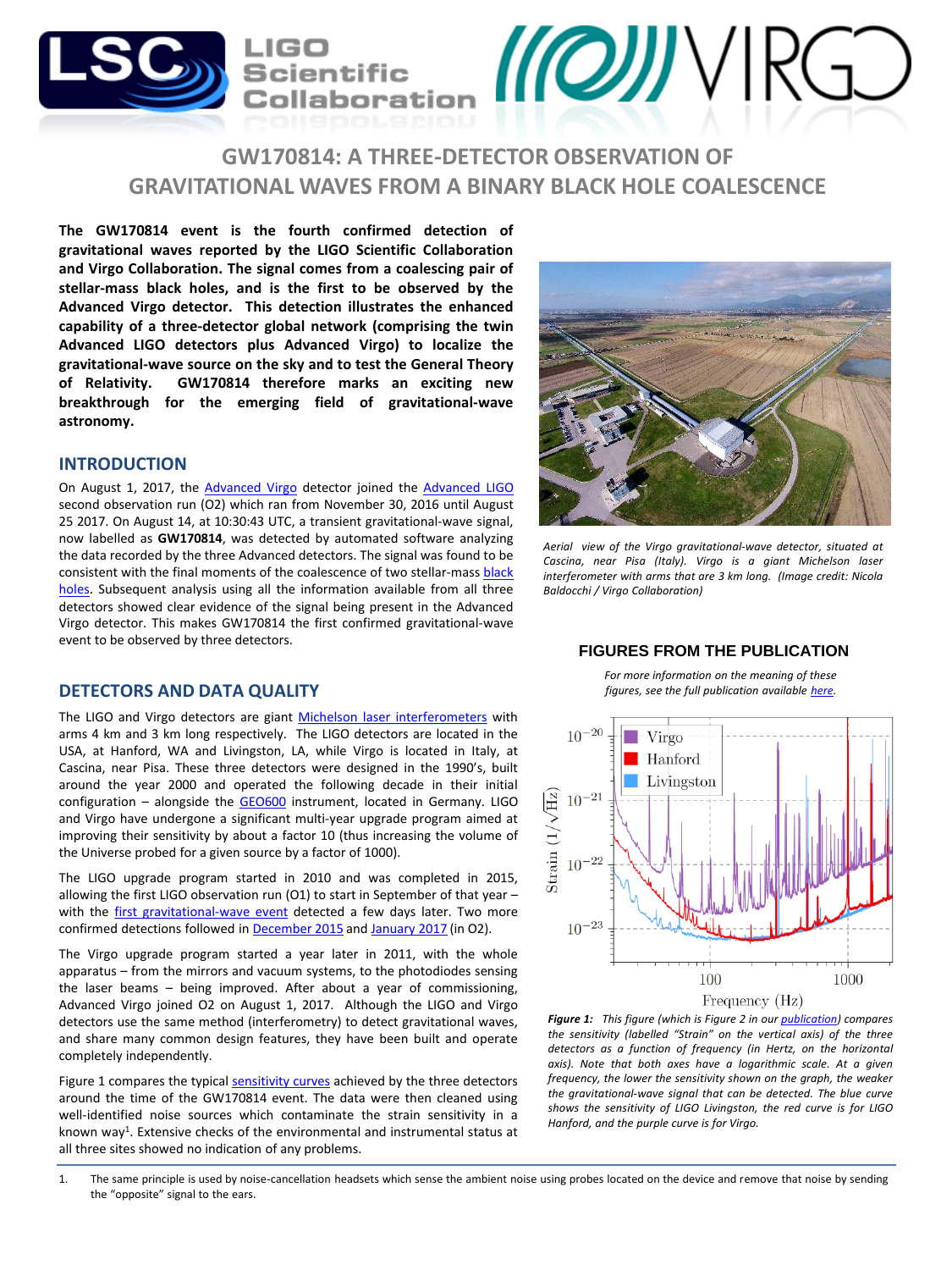## **THE OBSERVED GW170814 SIGNAL**

The identification of a new transient gravitational-wave event follows several steps. For GW170814 the first step took place right after the data acquisition and employed so-called low-latency pipelines which use [matched-filtering](https://en.wikipedia.org/wiki/Matched_filter) techniques to look for coincident "triggers" (i.e. candidate signals) in the Advanced detectors.

GW170814 was observed by Advanced LIGO at high statistical [significance](https://en.wikipedia.org/wiki/Statistical_significance) within 30 seconds of its arrival; an alert was generated and sent out to the various telescope partners of the LIGO-Virgo Collaboration. Later, the significance of the candidate detection was computed more accurately, using about six days of LIGO coincident data and a [procedure](http://www.ligo.org/science/Publication-GW150914CBC/index.php) similar to those used for the previous confirmed detections. This more detailed analysis allowed computation of the false [alarm](https://en.wikipedia.org/wiki/False_positive_rate) rate associated with the event, i.e., how often one might expect to see pure noise fluctuations in the two detectors conspiring to produce an apparent signal at least as strong as the one observed. With GW170814, the false alarm rate was found to be lower than 1 in 27,000 years, making the detection case rock-solid.

Virgo also saw this gravitational wave event, as demonstrated by two independent analyses. The first one, based on matched filtering, compares two models: one assumes that GW170814 is a binary black hole merger observed in all three detectors (i.e., with Virgo included) and the other assumes a binary black hole merger signal in the two LIGO detectors and only pure noise in Virgo. Our computations found that the former model was more than 1600 times more likely than the latter. The second method searches for unmodeled gravitational-wave transients with a frequency that increases with time – i.e., like



#### *Figure 2 (which is Figure 1 in our [publication\)](http://www.ligo.org/detections/GW170814/paper/GW170814-PRLpublished.pdf):*

Top row: Signal-to-noise ratio as a function of time. The peaks occur at different times in different *detectors because gravitational waves propagate at the finite speed of light; this causes the signal to reach the detectors at different times. GW170814 arrived first in LIGO-Livingston, then 8 ms later in LIGO-Hanford and 6 ms after that in Virgo.*

*Middle row: Time-frequency representation of the strain data. The brighter a given pixel in any of the three 2D-maps, the larger the signal at this particular time and frequency with respect to the expected noise level. Note the characteristic "chirp" pattern of increasing frequency with time. Bottom row: Strain time series with the best waveforms selected by the matched filtering (black solid curves) and unmodeled search methods (gray bands) superimposed.*

the chirp [signal](https://en.wikipedia.org/wiki/Chirp) produced by the merger of two compact objects but without assuming that particular waveform shape – and combines the data from multiple detectors to reconstruct the waveform. For all of the confirmed gravitational-wave detections to date, the waveforms reconstructed using this unmodeled approach match the binary black hole merger model very well.

Two different unmodeled reconstructions were compared for GW170814 – one using only the two LIGO detectors and the other based on the three-detector network. Again, the strength of the reconstructed signal can be converted into a false-alarm rate, stating the frequency at which independent noise fluctuations would produce a signal at least as large. Using only two detectors, the computed false-alarm rate was approximately 1 in 300 years; with the full network, the rate was reduced to lower than 1 in 5,700 years. Hence, the three-detector case is again clearly favored over the two-detector hypothesis. Figure 2 shows three different ways of looking at the data recorded by the three interferometers at the time when GW170814 was detected.

#### **SOURCE LOCALIZATION OF GW170814**

wave is not detected by an instrument which is instrument which is instrument which is in principal to see it,

The localization of a source in the sky can be estimated using the differences between the arrival times of the gravitational-wave signal in the various detectors of the network. These differences are due to the finite value of the [speed](https://en.wikipedia.org/wiki/Speed_of_light) of light, which introduces a delay of up to 10 ms for the two LIGO detectors that are about 3,000 km apart. Assuming the arrival times are known perfectly, each time difference will be associated with a circle in the sky, indicating the sky positions with which it is consistent. With a three-detector network, one obtains three time differences and hence three circles, which intersect in two points<sup>2</sup>.

In reality, the arrival times have uncertainties, which means that the circles are in fact bands with a particular thickness that is determined by the timing uncertainties; the intersection of these bands marks out the area on the sky within which the gravitational-wave source is localized. To improve the source localization further, the amplitude and shape differences between the signals detected in the network can also be used. To understand this, it is best to think of a gravitational-wave interferometric detector as more like a microphone than a telescope, in the sense that it can be sensitive to signals coming from most directions, although with some limitations. For example, a gravitational wave coming from directly above or below the plane of the instrument arms would be seen best, whereas the same wave coming exactly along the bisector of the arms would be completely invisible. Generally speaking, the higher the source over the local horizon, the better the detector response, and each instrument has four blind spots, all located in the plane of the arms. If a gravitational wave is not detected by an instrument which is in principle sensitive enough to see it, that means that the signal is coming from the direction of one of these blind spots.

2. With four or more detectors, all circles intersect in a single point. This is one of the reasons why adding a fourth interferometer (KAGRA in Japan) by the end of this decade and a planned fifth detector (LIGO India) a few years later will enhance even further the localization power of the global network.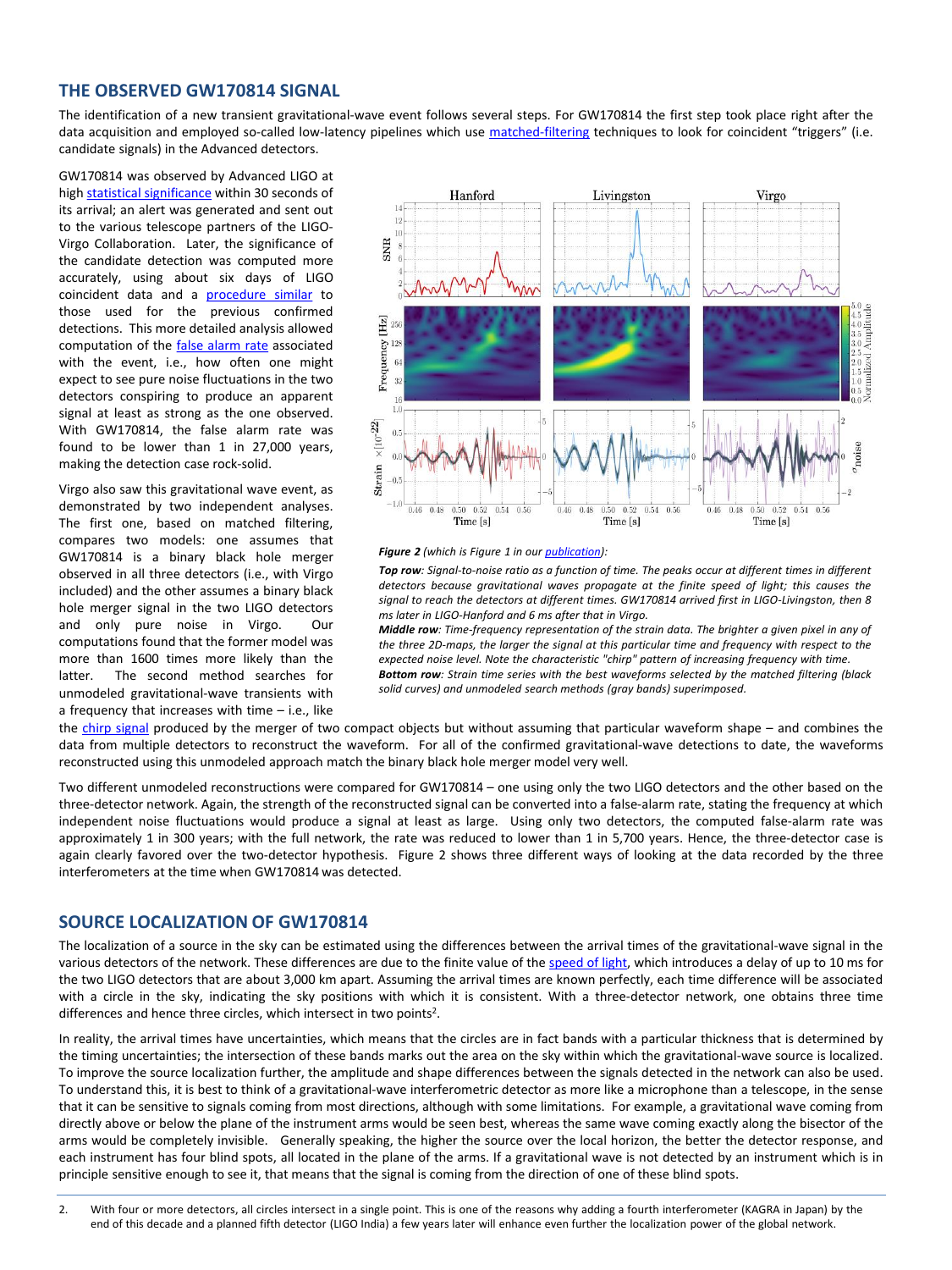Figure 3 summarizes the localization of the GW170814 source in the sky provided by successive data analysis methods: initial rapid localization with only the two LIGO detectors shown in blue, addition of Virgo shown in orange, and results of the full parameter estimation (see below) shown in green. The network can also constrain the distance to the source, as shown in the right-hand plot of Figure 3. This shows that the localization of the source is carried out in three dimensions. In favorable cases, the most credible volume might only contain a limited number of galaxies which would simplify the search for a visible counterpart by partner telescopes. Follow-up observations of GW170814 were made by twenty-five observatories, but no counterpart could be identified. However, binary black hole mergers are not expected to produce any emission apart from gravitational waves.



Figure 3: Localization of GW170814's source on the sky. The left part of the figure compares the sky regions selected by the different analyses as the most likely to contain the source of the GW170814 signal. These are called 90% [credible](https://en.wikipedia.org/wiki/Credible_interval) regions as they are defined such that the probability that they include the source is equal to 90%. The blue area corresponds to the rapid localization based on data from the two LIGO detectors only. Adding Virgo leads to the orange area, which is more than one order of magnitude smaller, 100 square degrees compared to 1160 square degrees. The green region is the result of the full parameter estimation anglysis using all three detectors – an grea of 60 square degrees. This can be compared with the area of 700 square degrees computed for the full parameter estimation using only data from the two LIGO detectors.

The right part of the figure compares the probability distributions for the [luminosity](https://en.wikipedia.org/wiki/Luminosity_distance) distance of the source. Adding Virgo narrows this distribution by cutting away the tail corresponding to large distances, with the most likely distance of about 540 Mpc.

## **MEASUREMENT OF THE GW170814 PARAMETERS**

The parameters of GW170814 were estimated using the same techniques employed in the other confirmed [detections:](https://dcc.ligo.org/P1500218/public) the detected signals were compared to two independently developed families of model waveforms, the characteristics of which depend on the parameters being measured. The better that the waveform generated for a given set of parameters matches the signals, the closer these parameters should be to their true values.

Full details of the measured GW170814 source parameters can be found in our [publication](https://dcc.ligo.org/LIGO-P170814-v10) or in the [GW170814](https://dcc.ligo.org/LIGO-G1701862/public/main) factsheet. For example, Fig. 4 shows the parameter constraints inferred on the masses of the primary black holes.

## **TESTING GENERAL RELATIVITY WITH GW170814**

Tests of General [Relativity](https://en.wikipedia.org/wiki/General_relativity) have been performed for GW170814; these tests are similar to those [carried](http://www.ligo.org/science/Publication-GW150914TestingGR/index.php) out for the previous confirmed detections – with similar results that are again consistent with the predictions of Einstein's theory. More in-depth analyses will be carried out in upcoming publications.

Operating a network that comprises detectors which have different orientations (the two LIGO instruments are almost co-aligned, but Virgo is not) also allows one to study the **[polarization](https://en.wikipedia.org/wiki/Polarization_(waves))** of the gravitational waves, i.e., the way in which gravitational waves distort [spacetime](https://en.wikipedia.org/wiki/Spacetime) when they propagate through it.



*Figure 4 (Upper panel of Figure 4 from our [publication](http://www.ligo.org/detections/GW170814/paper/GW170814-PRLpublished.pdf)): Masses (expressed in units of the solar mass) of the two initial black holes for the GW170814 event. These masses are estimated simultaneously and the resulting joint mass constraints are shown in the m<sup>2</sup> vs. m<sup>1</sup> plane (where the convention that*  $m_2 \leq m_1$  *is used) the darker the color, the higher the probability that the black hole masses are equal to that pair of (m<sup>1</sup> , m<sup>2</sup> ) values. The black contours show the 50% and 90% credible regions respectively. In addition, onedimensional probability distributions for the mass of each individual black hole are shown in gray on both axes. The most likely masses for the two black holes are about 30 and 25 solar masses respectively.*